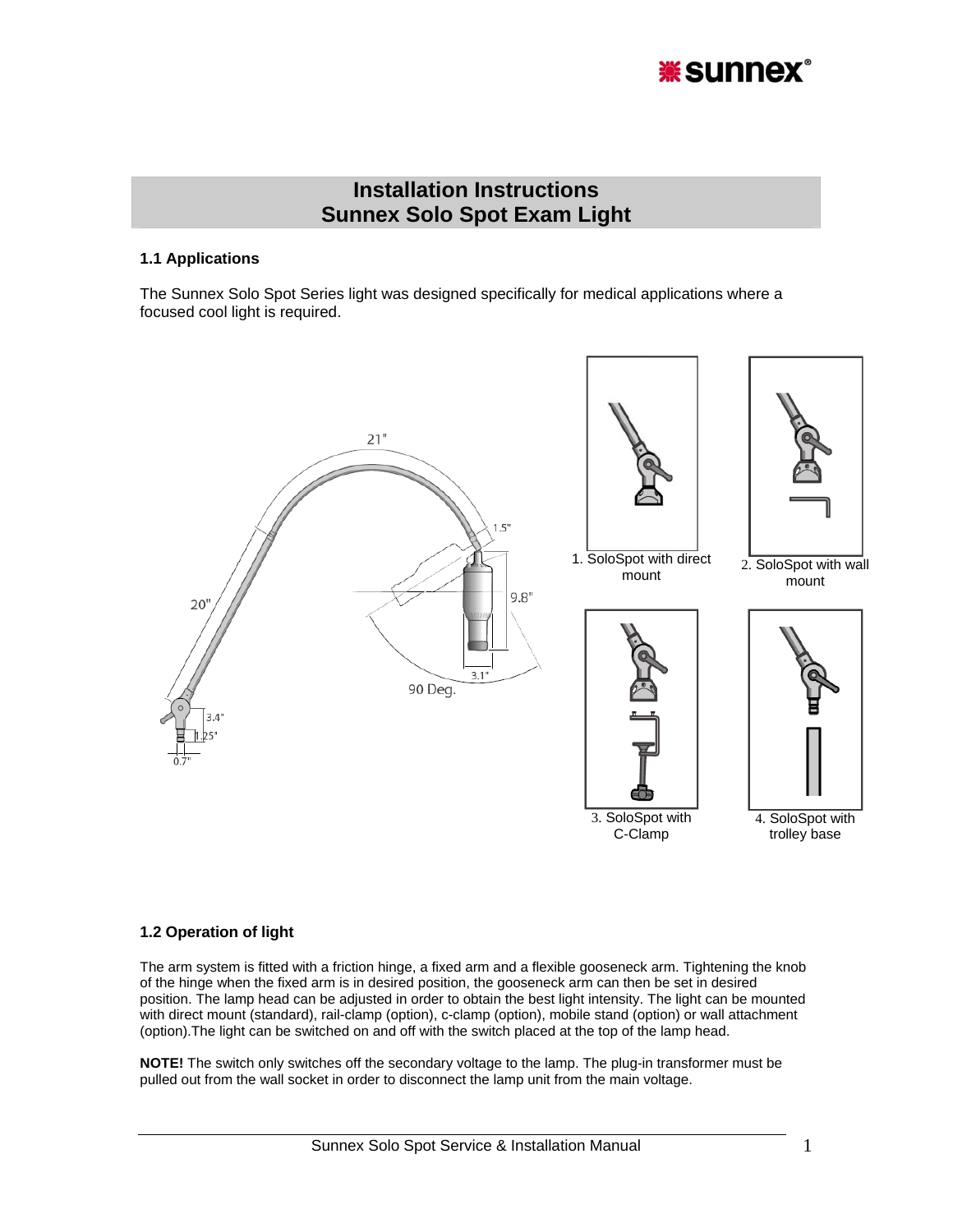

## **1.3 Cleaning and Disinfection**

The lamp fixture can be cleaned as needed with a damp cloth and a mild detergent. For disinfection use a soft cloth with a disinfectant solution such as isopropyl alcohol. NOTE! Do not introduce any fluids to the inside of the lamp head as this could cause a fire hazard.

The glass lens can be cleaned with a damp cloth and a mild detergent and inside part of the lens can be easily cleaned with Q-tips.

**Technical Data** 

#### **1.4 Service**

The transformer, cold light reflector, and mounting parts can be replaced by the user, see 2.3.

| 2.1 Technical Data                                |                                                                                                                                                                                                                                                                                                                                                                |
|---------------------------------------------------|----------------------------------------------------------------------------------------------------------------------------------------------------------------------------------------------------------------------------------------------------------------------------------------------------------------------------------------------------------------|
| Voltage<br>Nominal effect<br>Class<br>Transformer | 120V AC 50Hz (230V available)<br>20VA<br>Ш<br>Electronic Plug-in transformer<br>(Part#: 28213)<br>110V/12V/60VA<br>(230V available)<br>Bulb:12V/20W/NSP<br>(Part#: 18562)<br>Color Temperature (CCT): 4150K<br>Color rendition index (CRI): 90%<br>Central brightness at the distance of 1 meter (Ec): 14,700 Lux<br>Total radiated output: 12W/m <sup>2</sup> |

#### **2.2 Transportation and Storage**

This light is packaged in card board and should be transported protected from moisture. The light should be stored in a dry environment and room temperature.

Transportation and storage temperature: -5°F / -20°C to 140°F / 60°C

Humidity < 95%

#### **2.3 Bulb replacement**

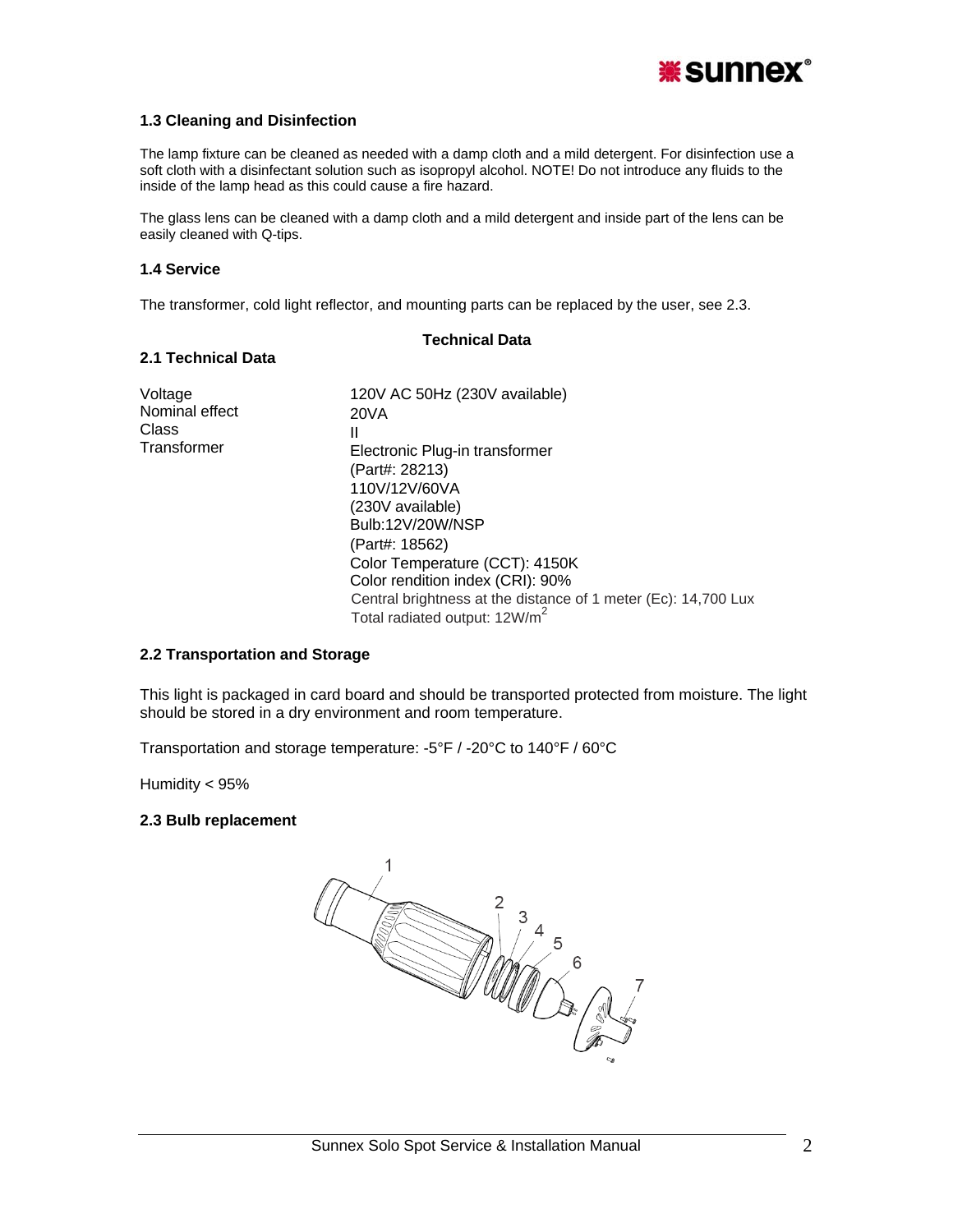

1. Loosen the connecting cable from the transformer to make sure that lamp is not supplied with voltage.

2. Unscrew the three screws (# 7).

3. Release the lens shade  $(# 1)$ . Important, note how the support ring  $(# 5)$  is seated in the lens shade. 4. Replace the damaged halogen cold light reflector (# 6). Only Sunnex cold light reflector with part. no. 18562 must be used. **NOTE!** Make sure the cold light reflector is clean and without fingerprints. 5. Refit the lens shade, with the three screws. **NOTE!** The color filter must not be removed, since the color temperature of the lamp depends on this. A damaged color filter must be replaced immediately.

#### **CAUTION! Be sure the lampshade components are properly seated when screws are tightened!**

## **2.4 Assembly Instructions - Mobile**

1. Place the 5-footed mid-section (# 4) on the stand pole. The tightness enables movement-free seating. Pre-assemble the clamp disk (# 5) with grooves facing inwards, the toothed disk (# 6) and the M8 screw (# 7) so the legs (# 3) can still be inserted easily in the footed mid-section. If wanted the enclosed holder for the plug-in transformer can be mounted and used with an extension cord in order to increase possible movement of the lamp. **NOTE!** Do not extend the secondary cable, as this will affect the function of the plug-in transformer. Slip five legs in to the footed mid-section.

**NOTE!** Place the two locking rollers as far apart as possible from each other. With a SW6 hexagonal wrench, tighten the clamp disk torque approx. 15 Nm. The grooves of the clamp disk must be in the holes of the feet so that each foot is looked into the footed mid-section.

2. Release the screw (# 1), plug the lamp to the pole, and retighten the screw (# 1) until a slight resistance can be felt.

3. Make sure the complete unit is well secured.

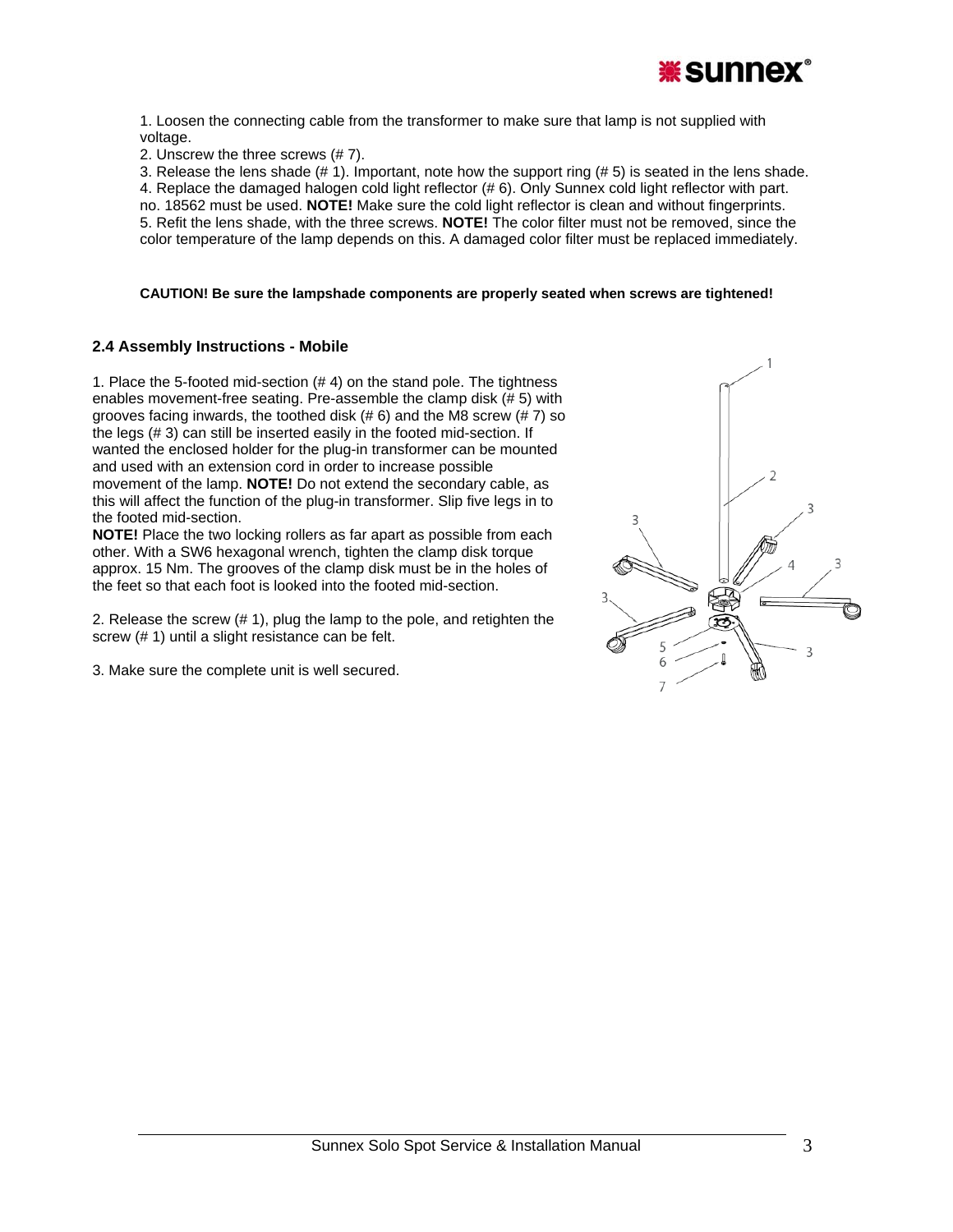

## **2.5 Assembly Instructions - Ceiling**

1. Securely fasten lamp down tube from ceiling. It is recommended that 6-5/16" diameter or larger fasteners of the proper length for your individual application be used. Be sure down tube is securely mounted to structural framework. Down tube should be mounted plumb and square to ceiling surface.

2. Be sure transformer plug is not plugged into power source at this time.

3. After down tube support is secured plug electrical connectors at the end of the down tube support and lamp arm together.

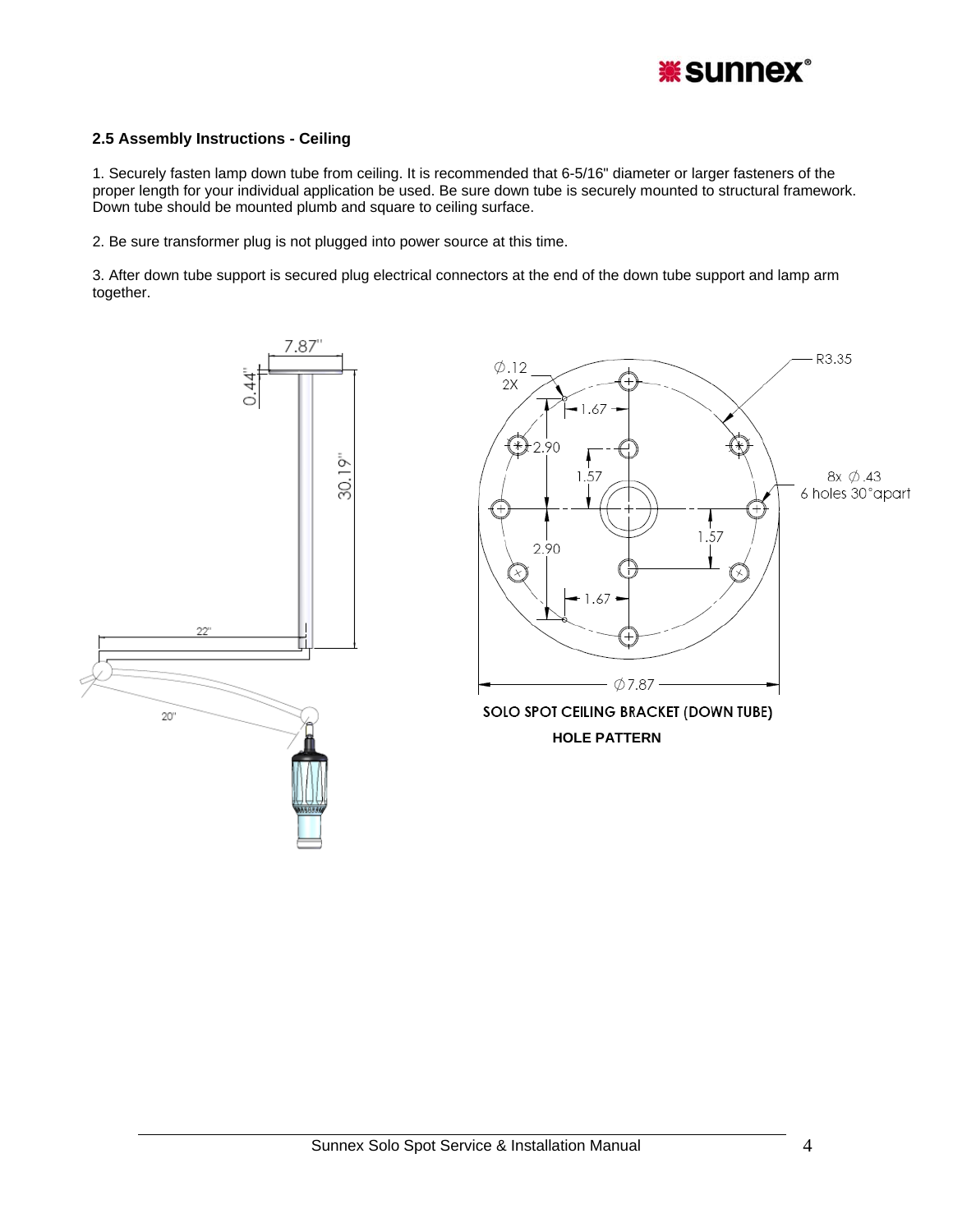

# **2.6 Installation with accessories**

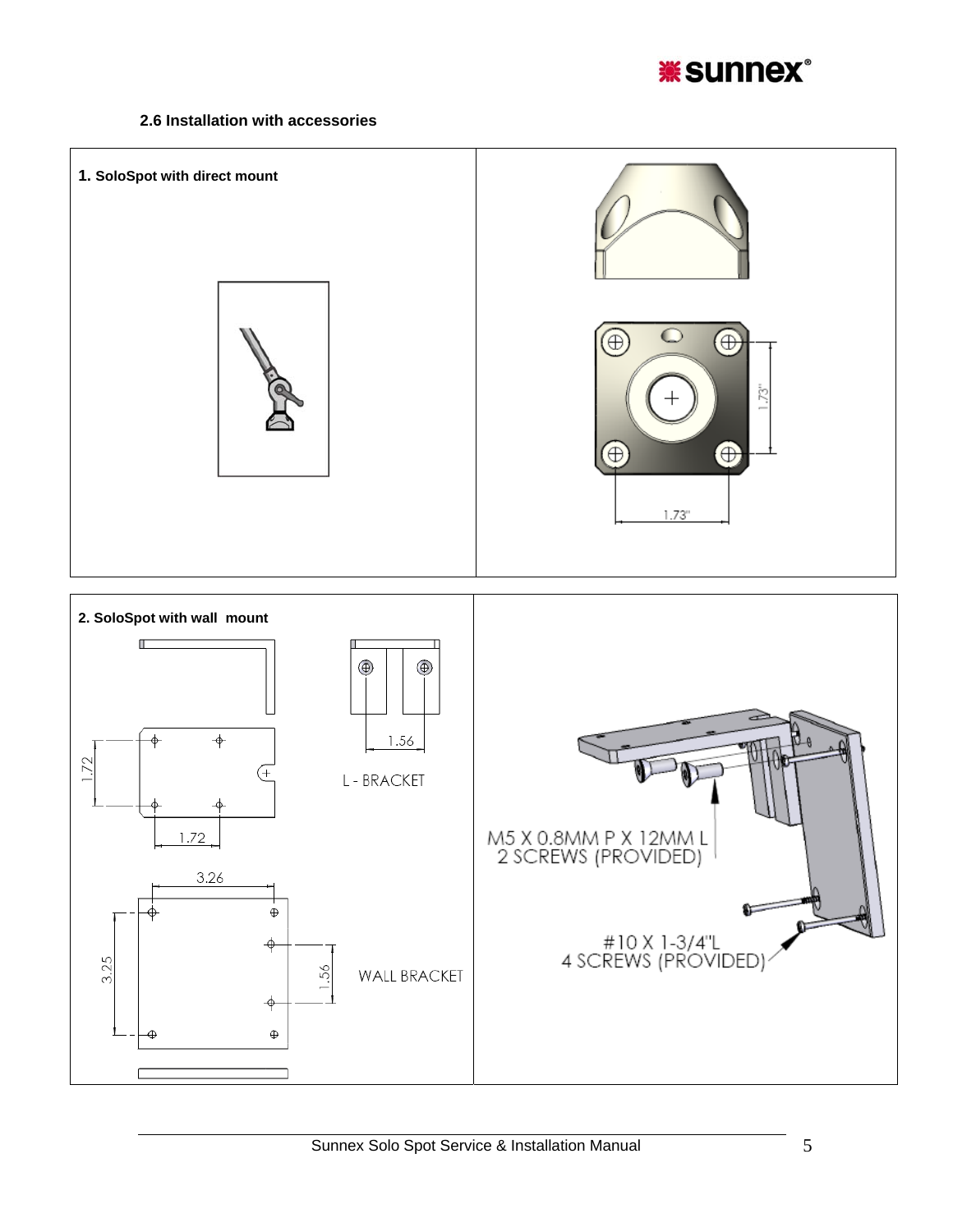



# **2.7 Symbols**

| CE-Mark            |    | Safety class II:                                                                            |  |
|--------------------|----|---------------------------------------------------------------------------------------------|--|
| AC powered:        | Λ. | Electronic plug-in transformer:                                                             |  |
| Low pressure bulb: |    | This product must be sorted as<br>Waste from Electrical and<br>Electronic Equipment (WEEE): |  |

## **3. Sunnex Limited Warranty**

Sunnex warrants that its Products shall be free from defects in material and workmanship and this warranty shall remain in force and effect for a period of three (3) years from and after the date of its Delivery (the "Warranty Period") provided that this warranty shall be subject the following conditions:

(a) the Sunnex Installation Instructions shall have been strictly complied with in all respects by the party performing the installation of the Product; and

(b) the Product shall have been used only for the purposes for which it is intended and shall not have been abused, damaged or modified during installation or from usage. (c) ordinary wear and tear shall not be covered by the terms of this warranty.